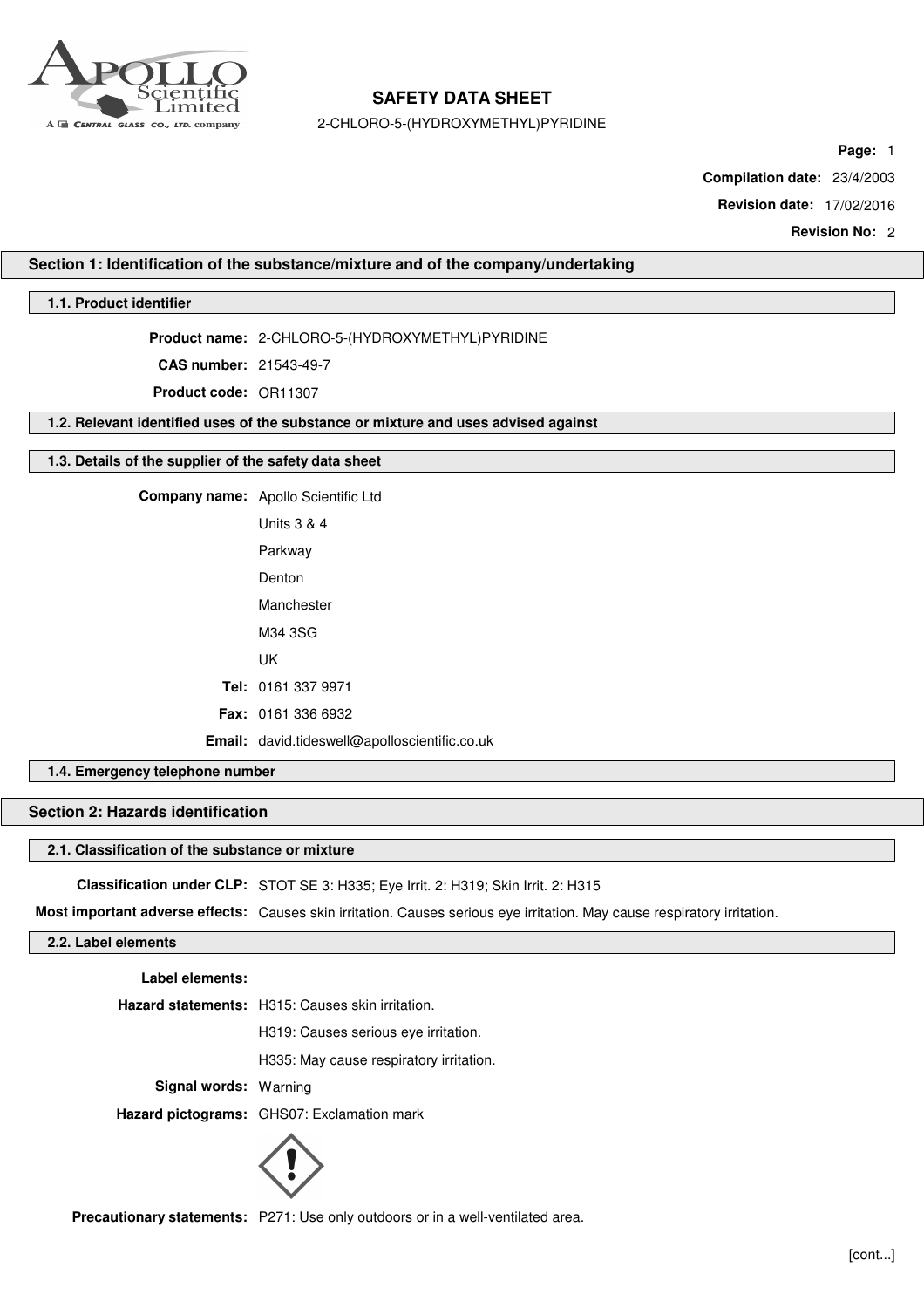#### 2-CHLORO-5-(HYDROXYMETHYL)PYRIDINE

**Page:** 2

P261: Avoid breathing dust.

P280: Wear protective gloves/protective clothing/eye protection/face protection.

**2.3. Other hazards**

**PBT:** This product is not identified as a PBT/vPvB substance.

#### **Section 3: Composition/information on ingredients**

**3.1. Substances**

# **Chemical identity:** 2-CHLORO-5-(HYDROXYMETHYL)PYRIDINE

**CAS number:** 21543-49-7

## **Section 4: First aid measures**

#### **4.1. Description of first aid measures**

**Skin contact:** Remove all contaminated clothes and footwear immediately unless stuck to skin. Wash immediately with plenty of soap and water.

**Eye contact:** Bathe the eye with running water for 15 minutes. Consult a doctor.

**Ingestion:** Wash out mouth with water. Consult a doctor.

**Inhalation:** Remove casualty from exposure ensuring one's own safety whilst doing so. Consult a doctor.

#### **4.2. Most important symptoms and effects, both acute and delayed**

**Skin contact:** There may be irritation and redness at the site of contact.

**Eye contact:** There may be irritation and redness. The eyes may water profusely.

**Ingestion:** There may be soreness and redness of the mouth and throat.

**Inhalation:** There may be irritation of the throat with a feeling of tightness in the chest. Exposure may cause coughing or wheezing.

## **4.3. Indication of any immediate medical attention and special treatment needed**

## **Section 5: Fire-fighting measures**

#### **5.1. Extinguishing media**

**Extinguishing media:** Carbon dioxide, dry chemical powder, foam. Suitable extinguishing media for the

surrounding fire should be used.

## **5.2. Special hazards arising from the substance or mixture**

**Exposure hazards:** In combustion emits toxic fumes of carbon dioxide / carbon monoxide. Nitrogen oxides

(NOx). Hydrogen chloride (HCl).

## **5.3. Advice for fire-fighters**

**Advice for fire-fighters:** Wear self-contained breathing apparatus. Wear protective clothing to prevent contact with skin and eyes.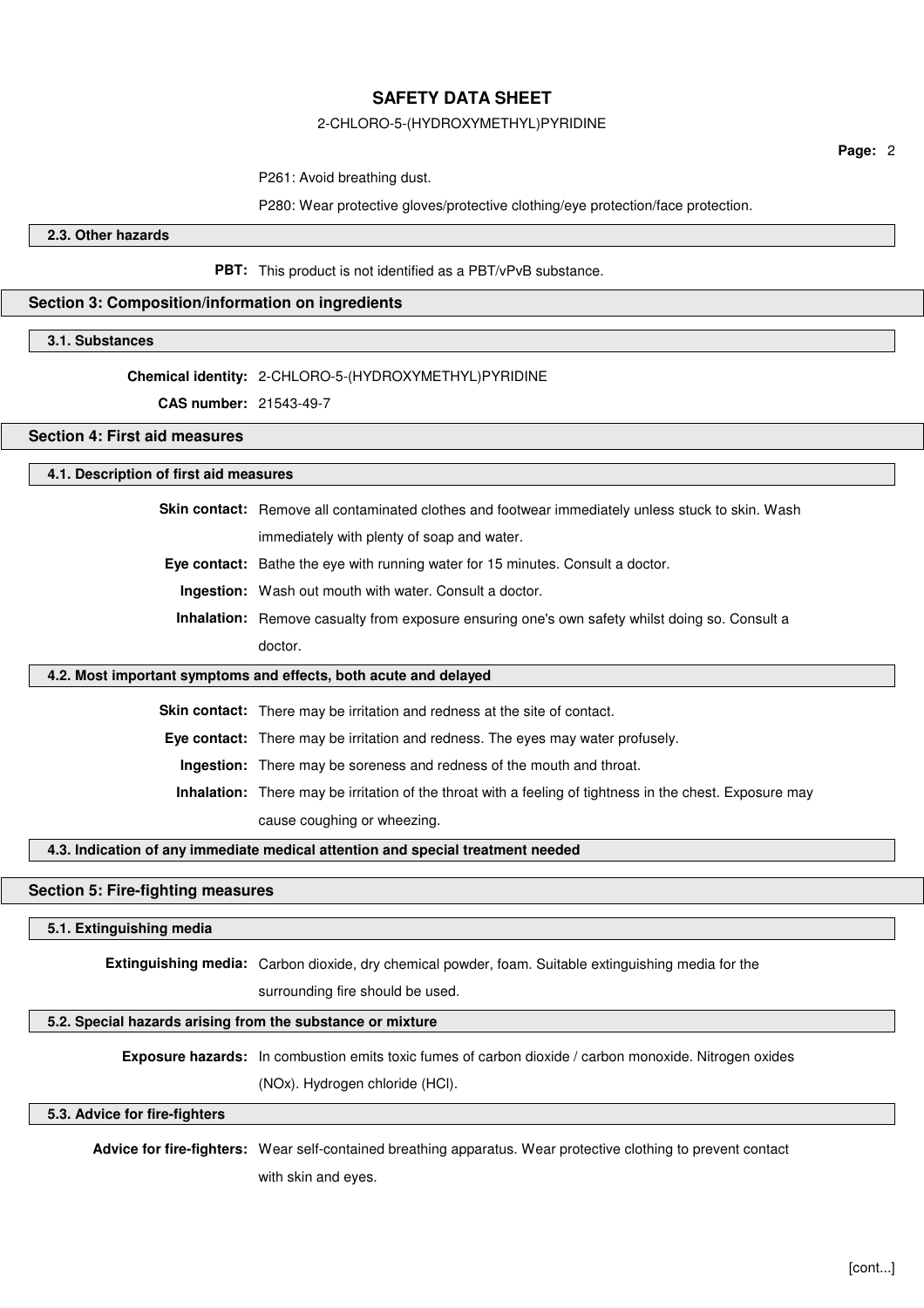#### 2-CHLORO-5-(HYDROXYMETHYL)PYRIDINE

**Page:** 3

## **Section 6: Accidental release measures**

#### **6.1. Personal precautions, protective equipment and emergency procedures**

**Personal precautions:** Refer to section 8 of SDS for personal protection details. If outside do not approach from downwind. If outside keep bystanders upwind and away from danger point. Mark out the contaminated area with signs and prevent access to unauthorised personnel. Do not create dust.

#### **6.2. Environmental precautions**

**Environmental precautions:** Do not discharge into drains or rivers.

## **6.3. Methods and material for containment and cleaning up**

**Clean-up procedures:** Transfer to a closable, labelled salvage container for disposal by an appropriate

method.

#### **6.4. Reference to other sections**

#### **Section 7: Handling and storage**

## **7.1. Precautions for safe handling**

**Handling requirements:** Avoid direct contact with the substance. Ensure there is sufficient ventilation of the area. Do not handle in a confined space. Avoid the formation or spread of dust in the air. Only use in fume hood.

## **7.2. Conditions for safe storage, including any incompatibilities**

**Storage conditions:** Store in a cool, well ventilated area. Keep container tightly closed. Store under Argon.

**Suitable packaging:** Must only be kept in original packaging.

**7.3. Specific end use(s)**

**Specific end use(s):** No data available.

#### **Section 8: Exposure controls/personal protection**

**8.1. Control parameters**

**Workplace exposure limits:** No data available.

#### **DNEL/PNEC Values**

**DNEL / PNEC** No data available.

#### **8.2. Exposure controls**

|                                            | Engineering measures: Ensure there is sufficient ventilation of the area.                                      |
|--------------------------------------------|----------------------------------------------------------------------------------------------------------------|
|                                            | Respiratory protection: Self-contained breathing apparatus must be available in case of emergency. Respiratory |
|                                            | protective device with particle filter.                                                                        |
| <b>Hand protection:</b> Protective gloves. |                                                                                                                |
|                                            | <b>Eye protection:</b> Safety glasses. Ensure eye bath is to hand.                                             |
|                                            | <b>Skin protection:</b> Protective clothing.                                                                   |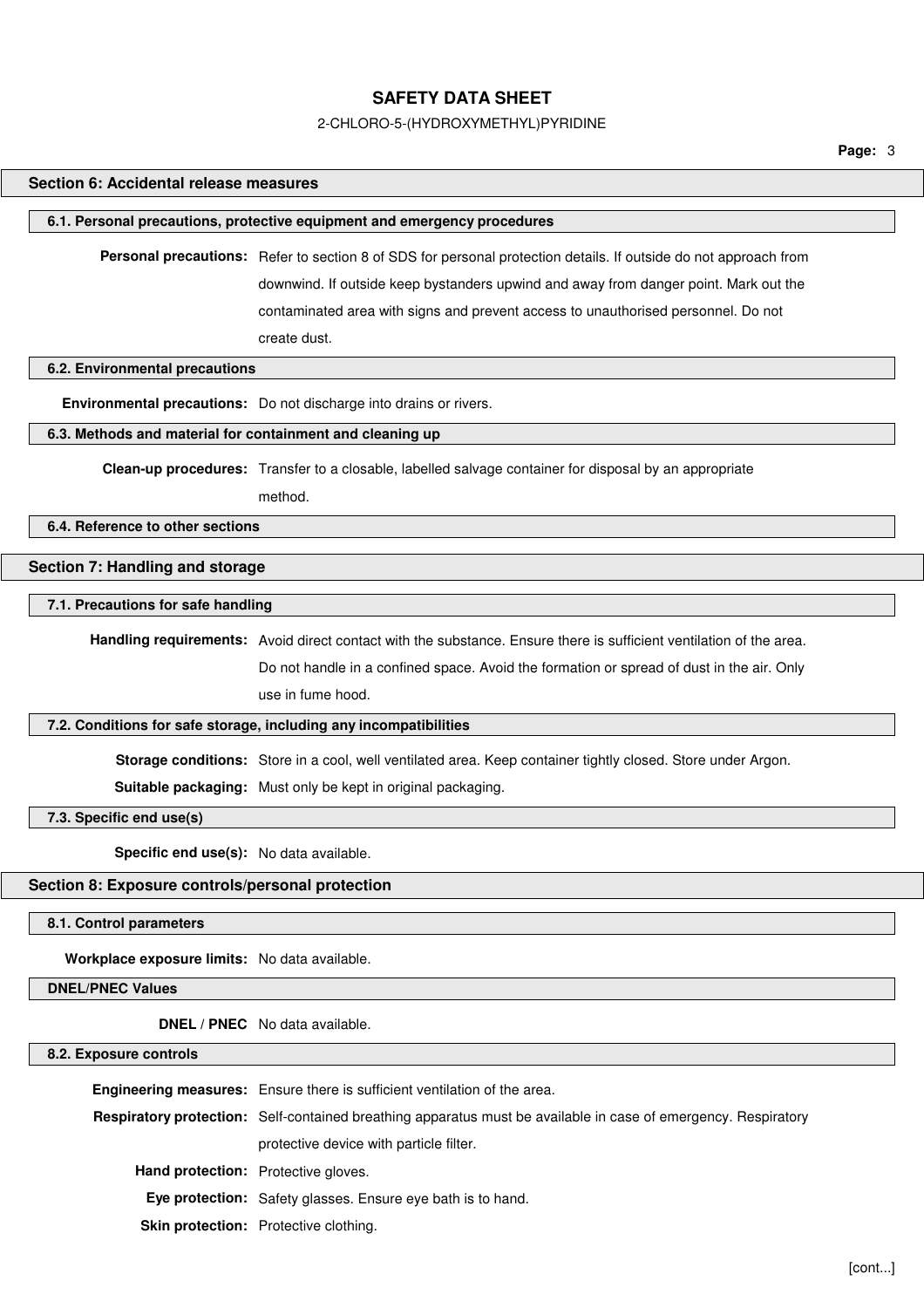#### 2-CHLORO-5-(HYDROXYMETHYL)PYRIDINE

**Page:** 4

## **Section 9: Physical and chemical properties**

#### **9.1. Information on basic physical and chemical properties**

**State:** Powder

**Colour:** White

**Oxidising:** Non-oxidising (by EC criteria)

**Also soluble in:** Methanol.

**Boiling point/range°C:** 120/0.4mmHg **Melting point/range°C:** 46-49

**Flash point°C:** >110 **Relative density:** 1.28 g/cm3

**9.2. Other information**

**Other information:** No data available.

## **Section 10: Stability and reactivity**

**10.1. Reactivity**

**Reactivity:** Stable under recommended transport or storage conditions.

**10.2. Chemical stability**

**Chemical stability:** Stable under normal conditions.

## **10.3. Possibility of hazardous reactions**

**Hazardous reactions:** Hazardous reactions will not occur under normal transport or storage conditions.

**10.4. Conditions to avoid**

**Conditions to avoid:** Heat.

**10.5. Incompatible materials**

**Materials to avoid:** Strong oxidising agents. Strong acids.

## **10.6. Hazardous decomposition products**

**Haz. decomp. products:** In combustion emits toxic fumes of carbon dioxide / carbon monoxide. Nitrogen oxides

(NOx). Hydrogen chloride (HCl).

## **Section 11: Toxicological information**

**11.1. Information on toxicological effects**

## **Relevant hazards for substance:**

| Hazard                        | Route | Basis                 |
|-------------------------------|-------|-----------------------|
| Skin corrosion/irritation     | DRM   | Hazardous: calculated |
| Serious eye damage/irritation | OPT   | Hazardous: calculated |
| STOT-single exposure          | INH   | Hazardous: calculated |

**Symptoms / routes of exposure**

**Skin contact:** There may be irritation and redness at the site of contact.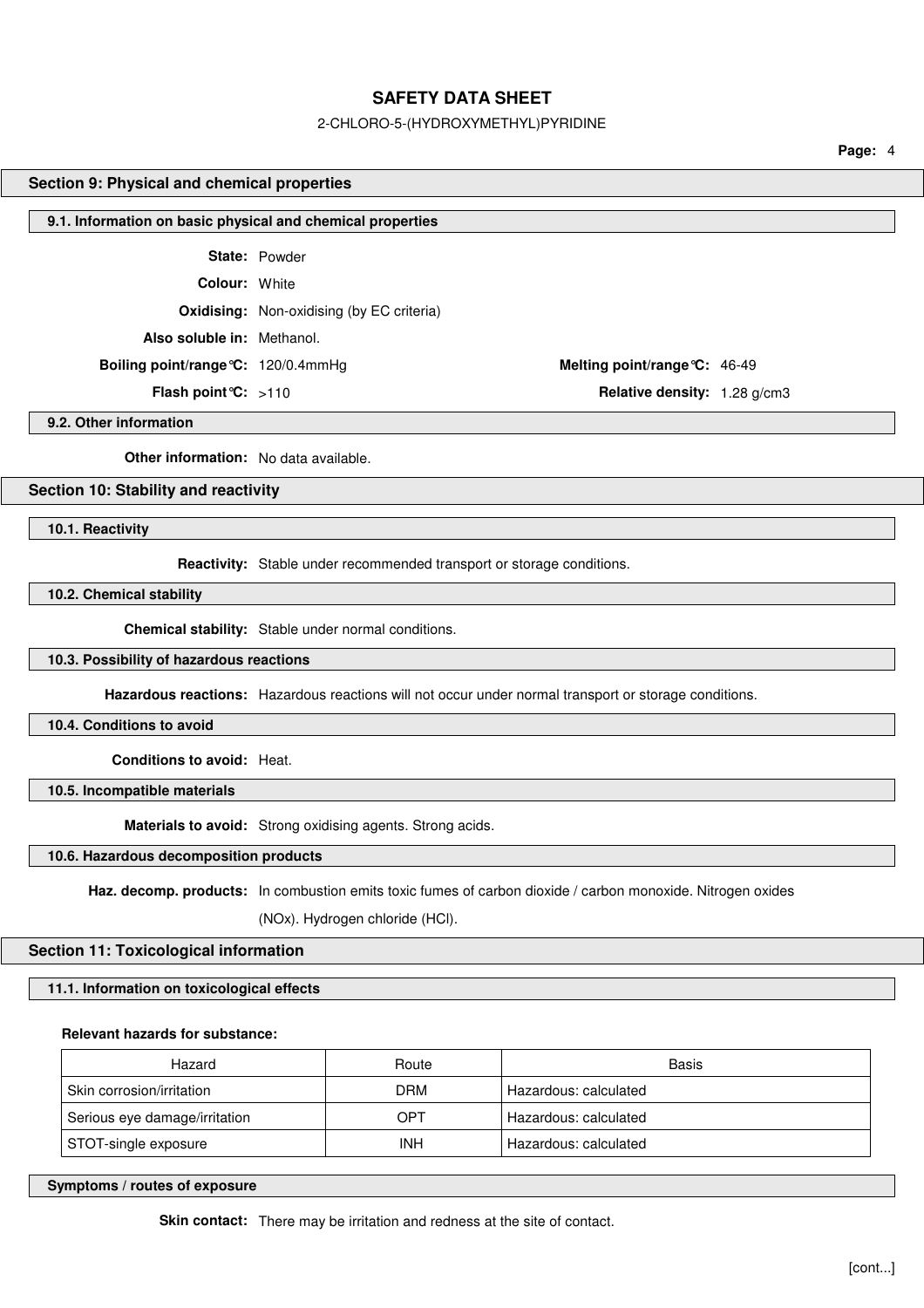## 2-CHLORO-5-(HYDROXYMETHYL)PYRIDINE

**Eye contact:** There may be irritation and redness. The eyes may water profusely.

**Ingestion:** There may be soreness and redness of the mouth and throat.

**Inhalation:** There may be irritation of the throat with a feeling of tightness in the chest. Exposure may

cause coughing or wheezing.

#### **Section 12: Ecological information**

**12.1. Toxicity**

**Ecotoxicity values:** No data available.

#### **12.2. Persistence and degradability**

**Persistence and degradability:** No data available.

**12.3. Bioaccumulative potential**

**Bioaccumulative potential:** No data available.

**12.4. Mobility in soil**

**Mobility:** No data available.

## **12.5. Results of PBT and vPvB assessment**

**PBT identification:** This product is not identified as a PBT/vPvB substance.

**12.6. Other adverse effects**

**Other adverse effects:** No data available.

**Section 13: Disposal considerations**

#### **13.1. Waste treatment methods**

| <b>Disposal operations:</b> Transfer to a suitable container and arrange for collection by specialised disposal     |
|---------------------------------------------------------------------------------------------------------------------|
| company. MATERIAL SHOULD BE DISPOSED OF IN ACCORDANCE WITH LOCAL,                                                   |
| STATE AND FEDERAL REGULATIONS                                                                                       |
| <b>Disposal of packaging:</b> Dispose of as special waste in compliance with local and national regulations Observe |
| all federal, state and local environmental regulations.                                                             |
| <b>NB:</b> The user's attention is drawn to the possible existence of regional or national                          |
| regulations regarding disposal.                                                                                     |

## **Section 14: Transport information**

**Transport class:** This product does not require a classification for transport.

## **Section 15: Regulatory information**

## **15.1. Safety, health and environmental regulations/legislation specific for the substance or mixture**

**Specific regulations:** Not applicable.

**15.2. Chemical Safety Assessment**

**Chemical safety assessment:** A chemical safety assessment has not been carried out for the substance or the mixture

by the supplier.